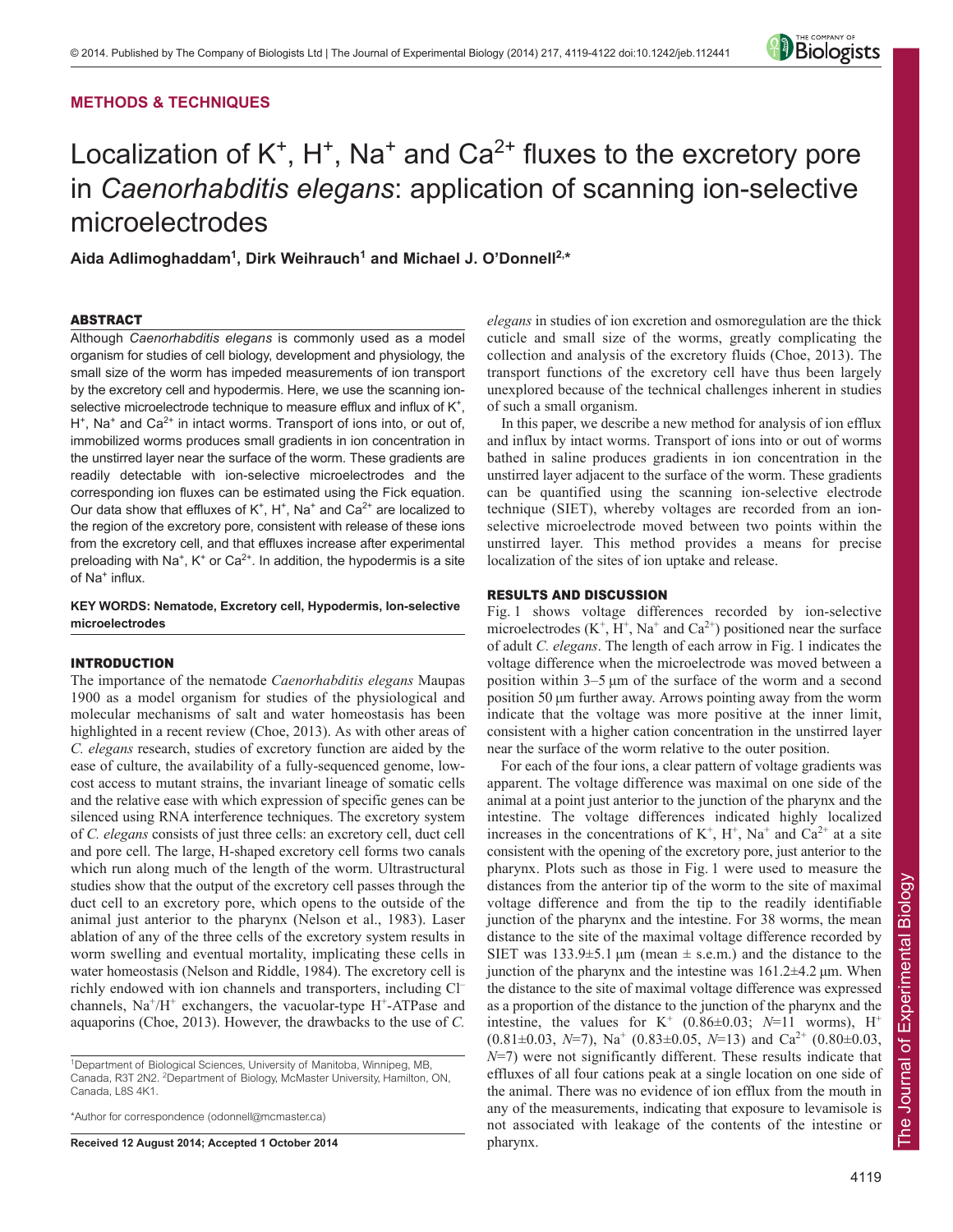

**Fig. 1. Representative scans showing voltage differences recorded by SIET at locations near the anterior end of adult** *Caenorhabditis elegans***.** Bathing saline ion concentrations for K+,  $H^+$ , Na<sup>+</sup> and Ca<sup>2+</sup> measurements were 0.15 mmol  $I^{-1}$ , 10<sup>-7</sup> mol  $I^{-1}$ , 0.15–3 mmol  $I^{-1}$  and 10<sup>-5</sup> mol l<sup>-1</sup>, respectively. The white circle in each panel indicates the lumen of the posterior bulb of the pharynx. In each case, the microelectrode was first positioned within 3–5 μm of the surface of the worm, at the site indicated by the base of the outwardly-directed red arrows. The microelectrode tip was then moved to a second position 50 μm further away. The voltage difference was calculated from the voltages at inner and outer limits of microelectrode excursion. The length of the arrow corresponds to the mean voltage difference of three replicate measurements at each site. Voltage scales are provided in the top right of each panel. Scale bar for all images is shown in  $H<sup>+</sup>$  panel.

Voltage gradients at each site were converted into concentration gradients as described in the Materials and methods and ion fluxes (pmol cm<sup>−</sup><sup>2</sup> s<sup>−</sup><sup>1</sup> ) were then estimated from the measured voltage differences using the Fick equation. Plots of the fluxes for each ion as a function the distance anterior or posterior from the site of maximal ion flux are shown in Fig. 2.  $K^+$  effluxes were restricted to a narrow zone of <50 μm anterior or posterior to the site of maximal flux. Although this pattern was apparent for  $K^+$  fluxes for animals taken directly from the culture dishes, the maximal flux increased if worms were exposed to elevated  $K^+$  levels (Fig. 2A; 89 mmol  $1^{-1}$ ) for periods of 40−150 min before SIET measurements. The high K<sup>+</sup> conditions were produced by replacement of NaCl with KCl in M9 buffer. At distances of >100 μm posterior to the site of maximal efflux,  $K^+$  fluxes declined to small effluxes or, in a few worms, a



**Fig. 2. Localization of ion fluxes in adult** Caenorhabditis elegans. Fluxes (pmol cm<sup>-2</sup> s<sup>-1</sup>) were calculated from ion-selective microelectrode voltage differences at 7–15 locations along the anterior 250–300 μm of each worm. In each panel, data for a single worm are denoted by separate symbols and lines. Positive values along the axis correspond to microelectrode positions anterior to the site of maximal efflux and negative values correspond to positions posterior to the site of maximal efflux. Control worms were transferred directly from NGM plates to the saline used for SIET measurements. (A,C) High K<sup>+</sup> and high Na<sup>+</sup>, worms were incubated for the indicated periods in K<sup>+</sup>-rich or Na<sup>+</sup>-rich saline, as described in the text, before transfer to the saline used for SIET measurements. (B) For H<sup>+</sup> flux measurements, all worms were transferred directly from NGM plates to saline used for SIET measurements. (D) For Ca<sup>2+</sup>, all worms were incubated for 1-2 h in saline containing 150 mmol l<sup>-1</sup> NaCl and 20 mmol l<sup>-1</sup> CaCl<sub>2</sub> before transfer to the saline used for SIET measurements. Each line indicates a single worm.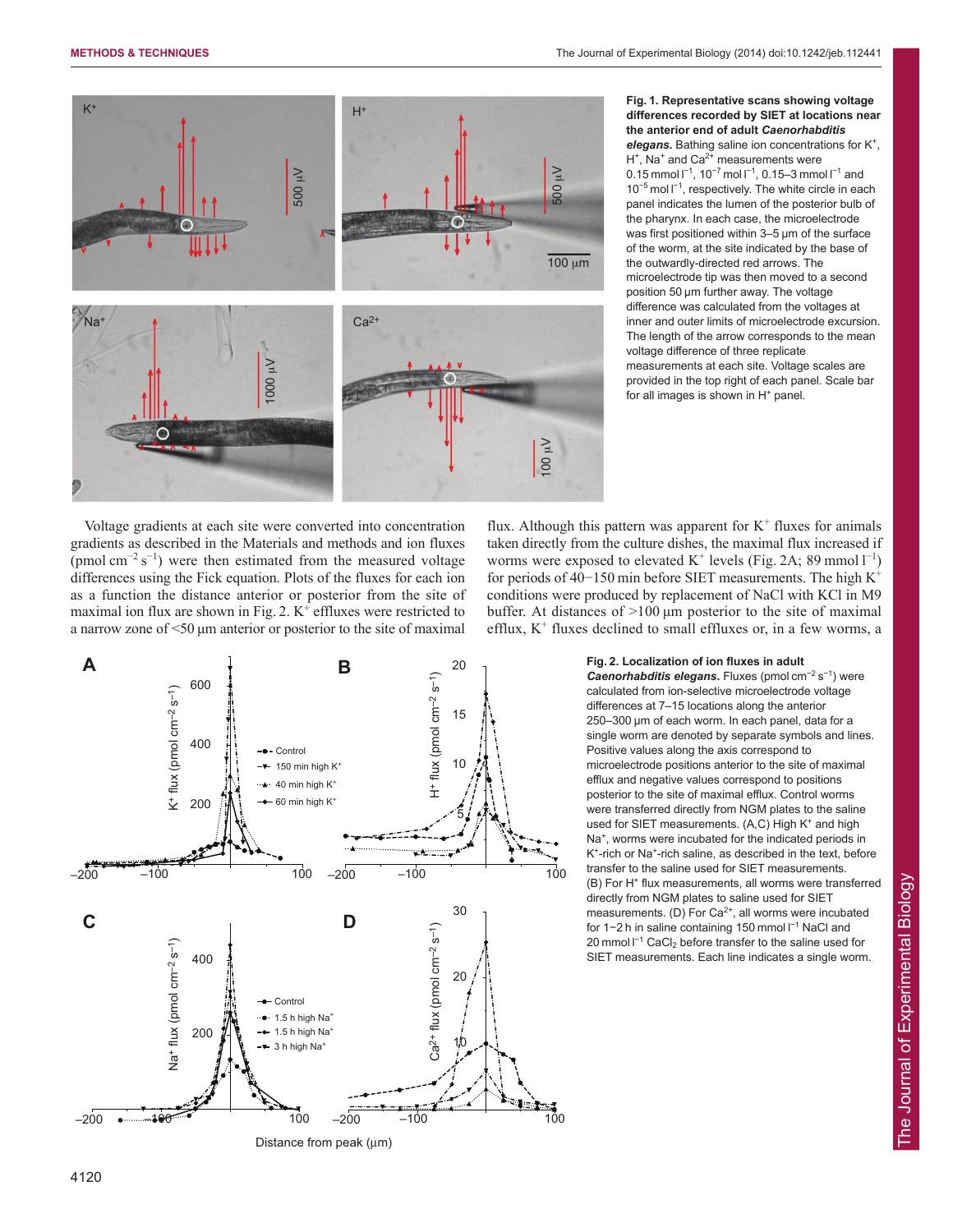small influx; the mean flux was  $1.82 \pm 1.32$  pmol cm<sup>-2</sup> s<sup>-1</sup> ( $N=10$ ). H<sup>+</sup> effluxes were restricted to a slightly wider zone, ~100 μm on either side of the site of maximal efflux (Fig. 2B). However,  $H^+$  effluxes of 1–3 pmol cm<sup>-2</sup> s<sup>-1</sup> were measured at distances of 200 µm or more posterior to the site of maximal efflux.

Localized  $Na<sup>+</sup>$  fluxes were detected in less than half of the worms that were transferred directly from the culture medium (Fig. 2C). However, exposure of the worms to a high, but survivable (Choe and Strange, 2008), concentration of NaCl  $(400 \text{ mmol } l^{-1})$  for 1.5–3 h was associated with highly regionalized efflux, just anterior to the pharynx and consistent with the location of the excretory pore. However, there was also evidence of  $Na<sup>+</sup>$  influx at regions more than  $\sim$ 100  $\mu$ m posterior to the site of maximal efflux, consistent with inward transport of  $Na<sup>+</sup>$  across the hypodermis at locations posterior to the excretory pore. The mean value of the influx was −20.4±2.7 pmol cm<sup>−</sup><sup>2</sup> s<sup>−</sup><sup>1</sup> (*N*=10 worms); values in worms taken directly from culture and those that had been preloaded with  $Na<sup>+</sup>$  by exposure to 400 mmol  $1^{-1}$  NaCl for 1.5–3 h did not differ and the results for both groups were therefore pooled. We also measured  $Na<sup>+</sup>$  uptake across the hypodermis in animals bathed in a moderately hard reconstituted water (MHRW) (Khanna et al., 1997), which approximates the composition of soil water and contains 2.1 mmol  $1^{-1}$  Na<sup>+</sup>. Measurements of worms taken directly from the culture medium indicated that  $Ca^{2+}$  fluxes were small and were not localized. However, effluxes of up to 25 pmol cm<sup>-2</sup> s<sup>-1</sup> were measured in worms that had been pre-incubated in saline containing 150 mmol  $l^{-1}$  NaCl and 20 mmol  $l^{-1}$  CaCl<sub>2</sub> for 1–2 h. Effluxes were found primarily within a zone of  $\sim$ 75  $\mu$ m anterior or posterior to the site of maximal efflux (Fig. 2D). Efflux declined to a mean value of  $0.63 \pm 0.29$  pmol cm<sup>-2</sup> s<sup>-1</sup> at distances of >100 µm posterior to the site of maximal efflux.

Our SIET measurements thus provide direct evidence for localized efflux of  $K^+$ ,  $H^+$ , Na<sup>+</sup> and Ca<sup>2+</sup> at a site on one side of the worm just anterior to the pharynx. Since the duct leading from the excretory cell opens through a pore located just anterior to the pharynx on the ventral surface of the animal (WormAtlas, www.wormatlas.org), our working hypothesis is that the effluxes described in the Results are the output of the excretory cell. These measurements thus provide the first direct evidence for ion excretion from the excretory cell of *C. elegans*. Previous studies have inferred the contributions of the cell to ionoregulation by worm swelling or mortality in response to variations in bathing medium ionic milieu when the functioning of the excretory cell was impaired by laser ablation (Nelson and Riddle, 1984).

In addition to the finding that ion effluxes are highly localized, we have also shown that efflux is enhanced when the worms are exposed to high concentrations of  $K^+$ , Na<sup>+</sup> or Ca<sup>2+</sup> prior to measurements with SIET. Our working hypothesis is that the excretory cell contributes to homeostasis through excretion of these ions when they are present to excess.  $K^+$  effluxes were clearly evident in worms taken directly from culture; we suggest that this reflects the high  $K^+$  content of the bacterial food of the worms (Richey et al., 1987). Although the efflux of  $Na<sup>+</sup>$  efflux is localized to a site consistent with the location of the excretory pore,  $Na<sup>+</sup>$  influx occurs across regions of the worm posterior to the pore, suggesting that the hypodermis is a site of  $Na<sup>+</sup>$  uptake from the bathing medium. *C. elegans* is a soil nematode which may be exposed to Na<sup>+</sup>-poor soil water. Under such conditions uptake of Na<sup>+</sup> across the hypodermis may be an important contributor to  $Na<sup>+</sup>$  homeostasis. The hypodermis is known to contain  $Na<sup>+</sup>$  transporters such as the Na<sup>+</sup>:H<sup>+</sup> exchanger homolog NHX-3 (Nehrke and Melvin, 2002) and SIET measurements may be of use in future experiments to characterize the functional roles of such transporters. We detected  $Ca<sup>2+</sup>$  effluxes localized to the excretory pore only after the worms had been exposed to high levels of  $Ca^{2+}$  prior to SIET measurements. Previous studies have shown that a member of the TRPM protein family, GTL-2, acts within the *C. elegans* excretory cell to mediate the excretion of excess magnesium (Teramoto et al., 2010), but much less is known of the transporters involved in excretion of excess  $Ca^{2+}$ .

In summary, we believe that SIET provides a means to measure both excretion of ions from the excretory system as well as ion transport across the hypodermis. The small size of *C. elegans* has been a barrier to physiological measurements of salt and water homeostasis. We suggest that ion-selective microelectrodes and SIET provide a means of circumventing this barrier, allowing subsequent studies to exploit the powerful molecular genetic tools available for studies of water and ion homeostasis in this model organism.

## MATERIALS AND METHODS

The N2 strain of *C. elegans* was obtained from the *Caenorhabditis* Genetics Center at the University of Minnesota and was reared on *E. coli* OP50 on nematode growth medium (NGM) agar plates. Adult worms were used for all experiments. Ion fluxes out of, or into, the worms were determined using SIET. An orthogonal array of computer-controlled stepper motors fitted to a set of translator stages allow the ion-selective microelectrode to be positioned in three dimensions with submicrometer accuracy and repeatability. The microelectrode was first positioned 3–5 μm from the surface of the worm. After a wait period of 4–5 s to allow re-establishment of ion concentration gradients that had been disturbed by microelectrode movement, the microelectrode was repositioned 50 μm further out from the worm, along a line perpendicular to the long axis of the worm. The voltage at the outer site was then recorded after a further wait period, and the voltage difference between the inner and outer limits of microelectrode excursion was calculated. Hardware used for SIET measurements was obtained from Applicable Electronics (Forestdale, MA, USA) and software for control of microelectrode positioning and data acquisition was obtained from ScienceWares (Falmouth, MA, USA). The application of SIET and the construction and calibration of ion-selective microelectrodes for  $K^+$ , Na<sup>+</sup>, H<sup>+</sup> and  $Ca^{2+}$  have been described previously (Donini and O'Donnell, 2005; Jayakannan et al., 2011).

Concentration gradients within the unstirred layer near the surface of the worm were determined from measurements of microelectrode voltage using the following equation:

$$
\Delta C = C_{\mathbf{B}} \cdot 10^{(\Delta V/S)} - C_{\mathbf{B}},\tag{1}
$$

where  $\Delta C$  is the concentration gradient between the two points ( $\mu$ mol cm<sup>-3</sup>);  $C_B$  is the background ion concentration ( $\mu$ mol cm<sup>-3</sup>), calculated as the average of the concentrations at each point;  $\Delta V$  is the voltage gradient obtained from ASET ( $\mu$ V); and *S* is the slope of the electrode ( $\mu$ V) for a 10fold change in ion concentration bracketing the range of interest. The concentration gradient was subsequently converted into an estimate of ion flux using Fick's first law of diffusion:

$$
J_{\rm I} = D_{\rm I} \frac{\Delta C}{\Delta x},\tag{2}
$$

where  $J_I$  is the net flux of the ion (pmol cm<sup>-2</sup> s<sup>-1</sup>),  $D_I$  is the diffusion coefficient of the ion  $[1.55 \times 10^{-5} \text{ cm}^2 \text{ s}^{-1}$  for Na<sup>+</sup>,  $1.92 \times 10^{-5} \text{ cm}^2 \text{ s}^{-1}$  for K<sup>+</sup>, 1.19×10<sup>-5</sup> cm<sup>2</sup> s<sup>-1</sup> for Ca<sup>2+</sup>, 9.4×10<sup>-5</sup> cm<sup>2</sup> s<sup>-1</sup> for H<sup>+</sup>) (Donini and O'Donnell, 2005) and  $\Delta x$  is the distance between the two points measured (cm).

To permit SIET measurements of ion concentration gradients in the unstirred layer near the surface of the worm, locomotion was inhibited by inclusion of the cholinergic agonist levamisole  $(0.5 \text{ mmol } 1^{-1})$  in the bathing saline. Levamisole induces rigid paralysis by overstimulation of the body wall muscle. Approximately 50% of the worms had stopped moving and could be used for experiments within 30 min of levamisole treatment. In most animals, small movements of the mouth or pharyngeal pumping were observed throughout the period of exposure to levamisole.